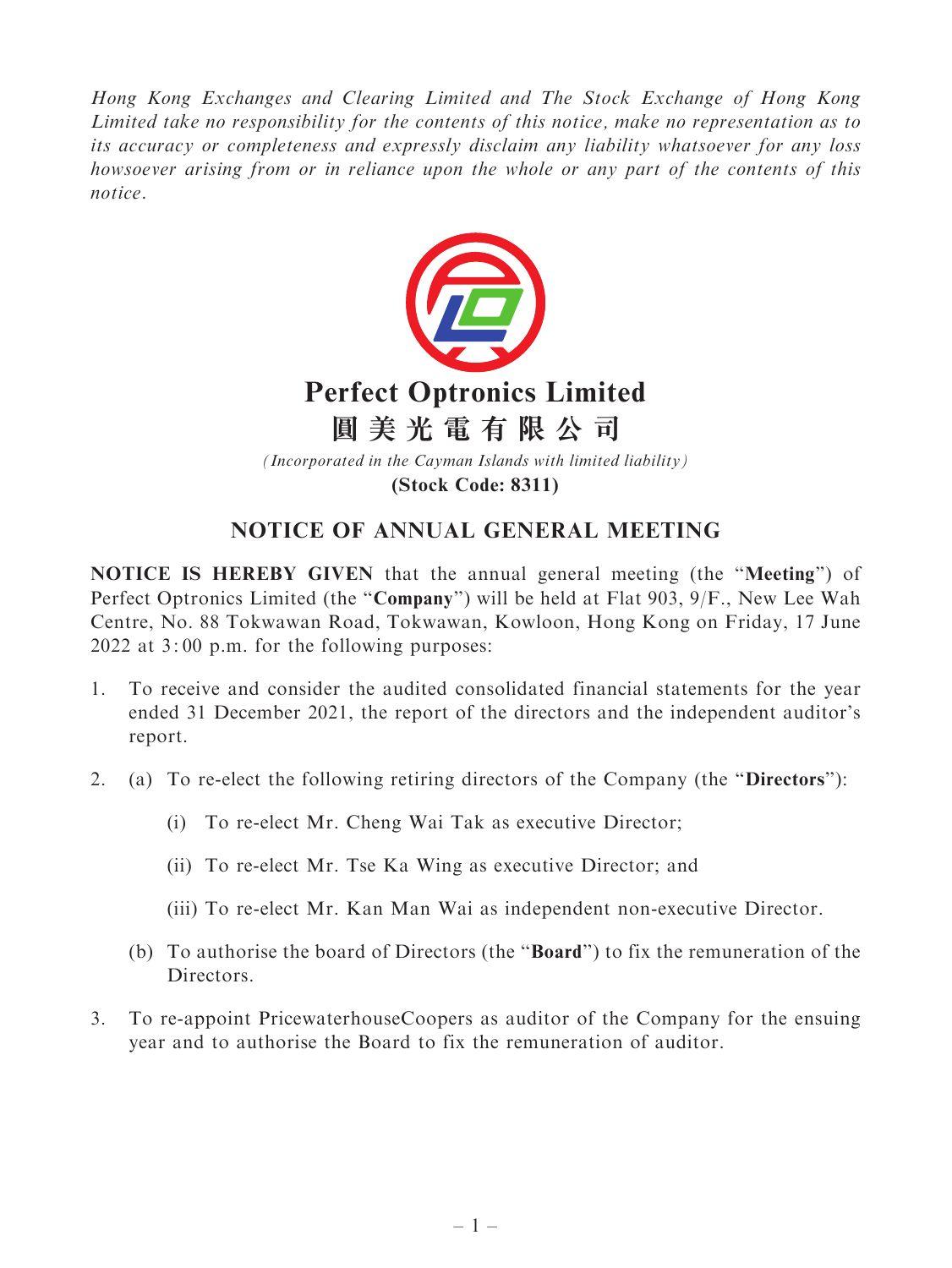To consider and, if thought fit, pass the following resolutions, with or without amendments, as ordinary resolutions of the Company by way of ordinary business:

#### ORDINARY RESOLUTIONS

#### 4. ''THAT:

- (a) Subject to paragraph (c) of this Resolution, and pursuant to the Rules Governing the Listing of Securities (the ''GEM Listing Rules'') on the GEM (the ''GEM'') of The Stock Exchange of Hong Kong Limited (the ''Stock Exchange"), the exercise by the Directors during the Relevant Period (as hereinafter defined) of all the powers of the Company to allot, issue and deal with unissued shares of HK\$0.01 each in the share capital of the Company (the "Shares") and to make or grant offers, agreements and options (including but not limited to bonds, warrants, debentures, notes and any securities which carry rights to subscribe for or are convertible into Shares) which would or might require the exercise of such power be and is hereby generally and unconditionally approved;
- (b) the approval in paragraph (a) of this Resolution shall authorise the Directors during the Relevant Period (as hereinafter defined) to make or grant offers, agreements and options (including but not limited to bonds, warrants, debentures, notes and any securities which carry rights to subscribe for or are convertible into Shares) which would or might require the exercise of such power either during or after the end of the Relevant Period;
- (c) the total number of Shares allotted, issued and dealt or agreed conditionally or unconditionally to be allotted, issued and dealt (whether pursuant to an option or otherwise) by the Directors pursuant to the approval in paragraph (a) of this Resolution (otherwise than pursuant to (i) a rights issue, (ii) an issue of Shares upon the exercise of any subscription or conversion rights attaching to any bonds, warrants, debentures, notes or any securities which carry rights to subscribe for or are convertible into Shares, (iii) an issue of Shares upon the exercise of any options which may be granted under the share option scheme or any other option scheme or similar arrangement for the time being adopted for the grant or issue to officers and/or employees of the Company and/or any of the subsidiaries of the Company or any other person of Shares or rights to acquire Shares, (iv) any scrip dividend schemes or similar arrangements providing for the allotment and issue of Shares in lieu of the whole or part of a dividend on Shares in accordance with the articles of association of the Company, or (v) a specific authority granted by the shareholders of the Company in general meeting) shall not exceed 20% of the total number of Shares in issue as at the date of passing this Resolution (such total number to be subject to adjustment in the case of any conversions of any or all of the Shares into a larger or smaller number of Shares after the passing of this Resolution) and the said approval shall be limited accordingly; and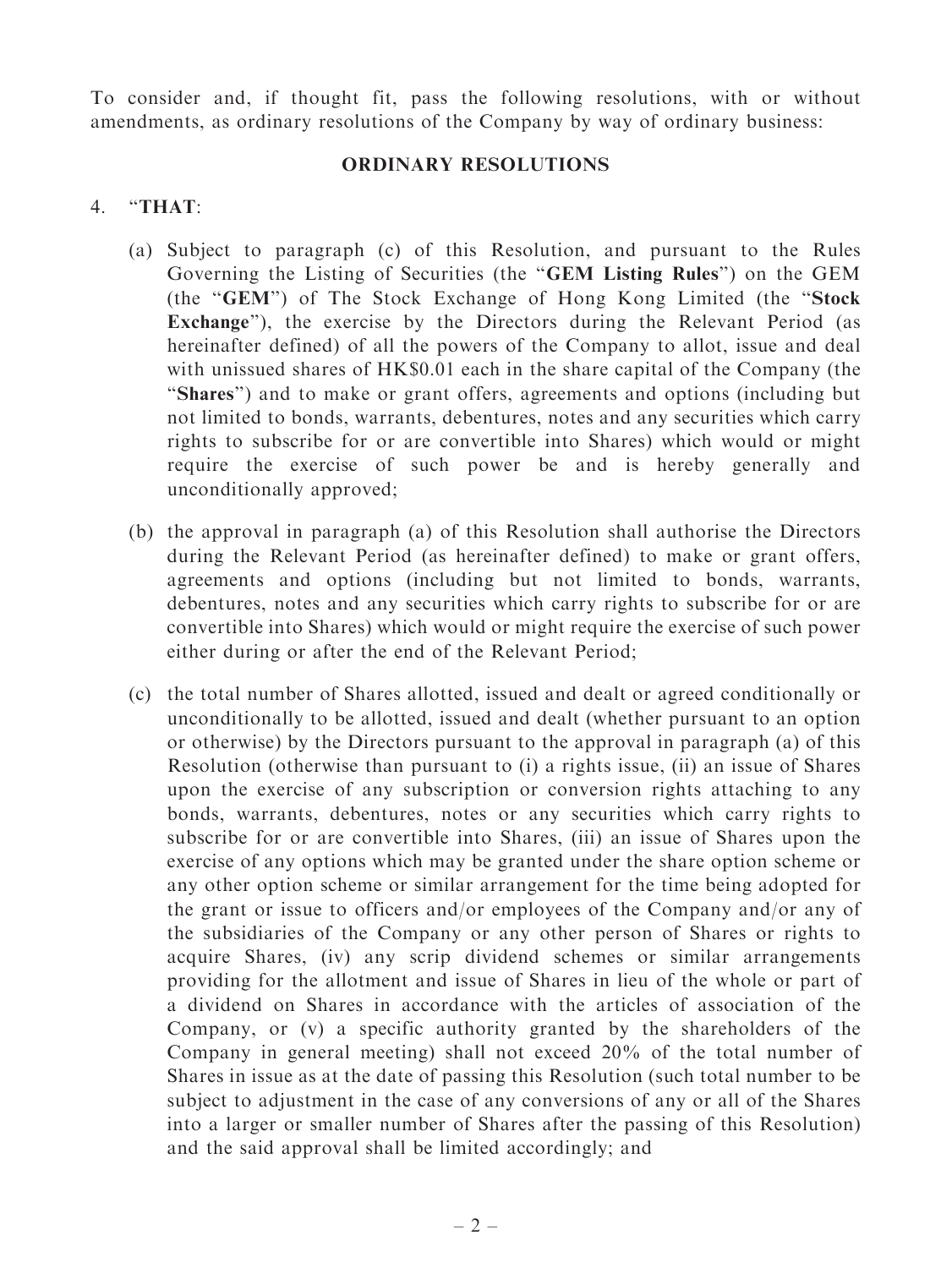(d) for the purpose of this Resolution,

"Relevant Period" means the period from the passing of this Resolution, until whichever is the earliest of:

- (i) the conclusion of the next annual general meeting of the Company;
- (ii) the expiration of the period within which the next annual general meeting of the Company is required by the articles of association of the Company or any applicable laws of the Cayman Islands to be held; or
- (iii) the passing of any ordinary resolution of the shareholders in general meeting of the Company revoking, varying or renewing this Resolution; and

''Rights Issue'' means an offer of Shares open for a period fixed by the Directors to holders of Shares whose names appear on the register of members of the Company on a fixed record date in proportion to their then holdings of such Shares (subject to such exclusions or other arrangements as the Directors may deem necessary or expedient in relation to fractional entitlements or having regard to any restrictions or obligations under the laws of, or the requirements of any recognised regulatory body or any stock exchange in, any territory applicable to the Company).''

## 5. ''THAT:

- (a) subject to paragraph (b) of this Resolution, the exercise by the Directors during the Relevant Period (as hereinafter defined) of all the powers of the Company to repurchase Shares on GEM or on any other stock exchange on which the Shares may be listed and which is recognised by the Securities and Futures Commission and the Stock Exchange for this purpose, subject to and in accordance with all applicable laws and the requirements of the GEM Listing Rules or of any other stock exchange as amended from time to time, be and is hereby generally and unconditionally approved;
- (b) the total number of Shares to be repurchased pursuant to the approval in paragraph (a) of this Resolution shall not exceed 10% of the total number of Shares in issue as at the date of passing this Resolution (such total number to be subject to adjustment in the case of any conversion of any or all of the Shares into a larger or smaller number of Shares after the passing of this Resolution) and the said approval shall be limited accordingly; and
- (c) for the purposes of this Resolution:

"Relevant Period" means the period from the passing of this Resolution, until whichever is the earliest of

(i) the conclusion of the next annual general meeting of the Company;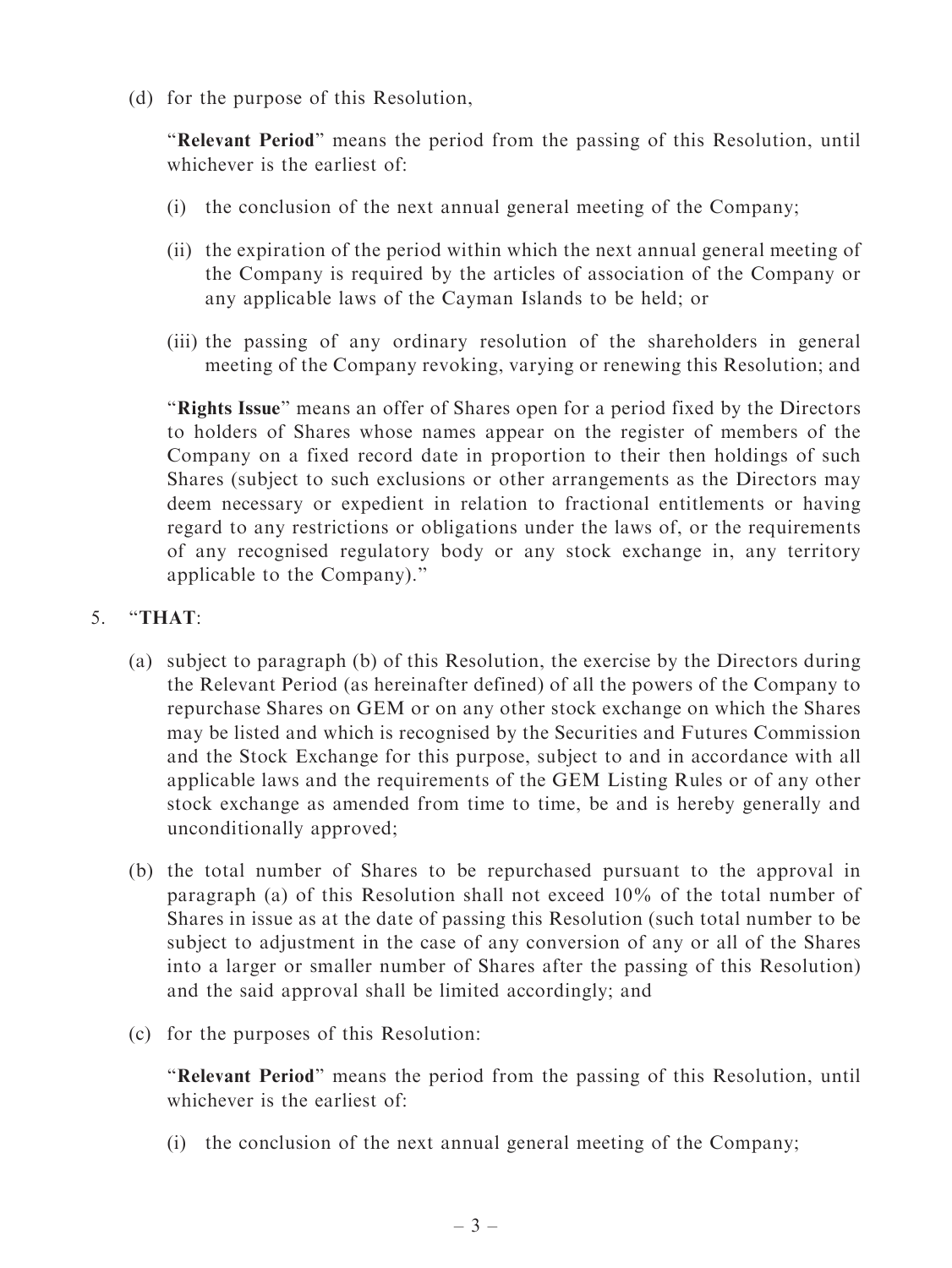- (ii) the expiration of the period within which the next annual general meeting of the Company is required by the articles of association of the Company or any applicable laws of the Cayman Islands to be held; or
- (iii) the passing of any ordinary resolution of the shareholders in general meeting of the Company revoking, varying or renewing the Resolution.''
- 6. ''THAT subject to the passing of ordinary resolutions nos. 4 and 5 above, the general mandate granted to the Directors pursuant to ordinary resolution no. 4 above be and is hereby extended by the addition to the total number of shares of the Company in issue which may be allotted, issued, dealt with or agreed conditionally or unconditionally to be allotted and issued by the Directors pursuant to such general mandate of a number representing the total number of Shares repurchased by the Company pursuant to ordinary resolution no. 5 above, provided that such extended number of Shares shall not exceed 10% of the total number of Shares in issue as at the date of passing this Resolution (such total number to be subject to adjustment in the case of any conversion of any or all of the Shares into a larger or smaller number of Shares after the passing of this Resolution).''

By order of the Board Perfect Optronics Limited Kan Man Wai Acting Chairman

### Hong Kong, 31 March 2022

Notes:

- 1. Any member of the Company entitled to attend and vote at the Meeting is entitled to appoint one or more proxies (if a member who is the holder of two or more shares of the Company) to attend and vote in his stead. A proxy need not be a member of the Company.
- 2. To be valid, the proxy form, together with any power of attorney or other authority (if any) under which it is signed, or a notarially certified copy thereof, must be deposited with the Hong Kong branch share registrar and transfer office of the Company, Tricor Investor Services Limited, at Level 54, Hopewell Centre, 183 Queen's Road East, Hong Kong, not less than 48 hours before the time appointed (i.e. Wednesday, 15 June 2022 at 3: 00 p.m.) for holding the Meeting or any adjournment thereof.
- 3. The register of members of the Company will be closed from Tuesday, 14 June 2022 to Friday, 17 June 2022, both days inclusive, during which period no transfer of shares will be registered. In order to qualify for attendance and voting at the Meeting, all completed transfer forms accompanied by the relevant share certificates must be lodged with the Hong Kong branch share registrar and transfer office of the Company, Tricor Investor Services Limited, at Level 54, Hopewell Centre, 183 Queen's Road East, Hong Kong, for registration no later than 4: 30 p.m. on Monday, 13 June 2022.
- 4. With regard to resolution no. 2(a) set out in this notice, details of the retiring Directors are set out in Appendix II to the circular of the Company dated 31 March 2022.